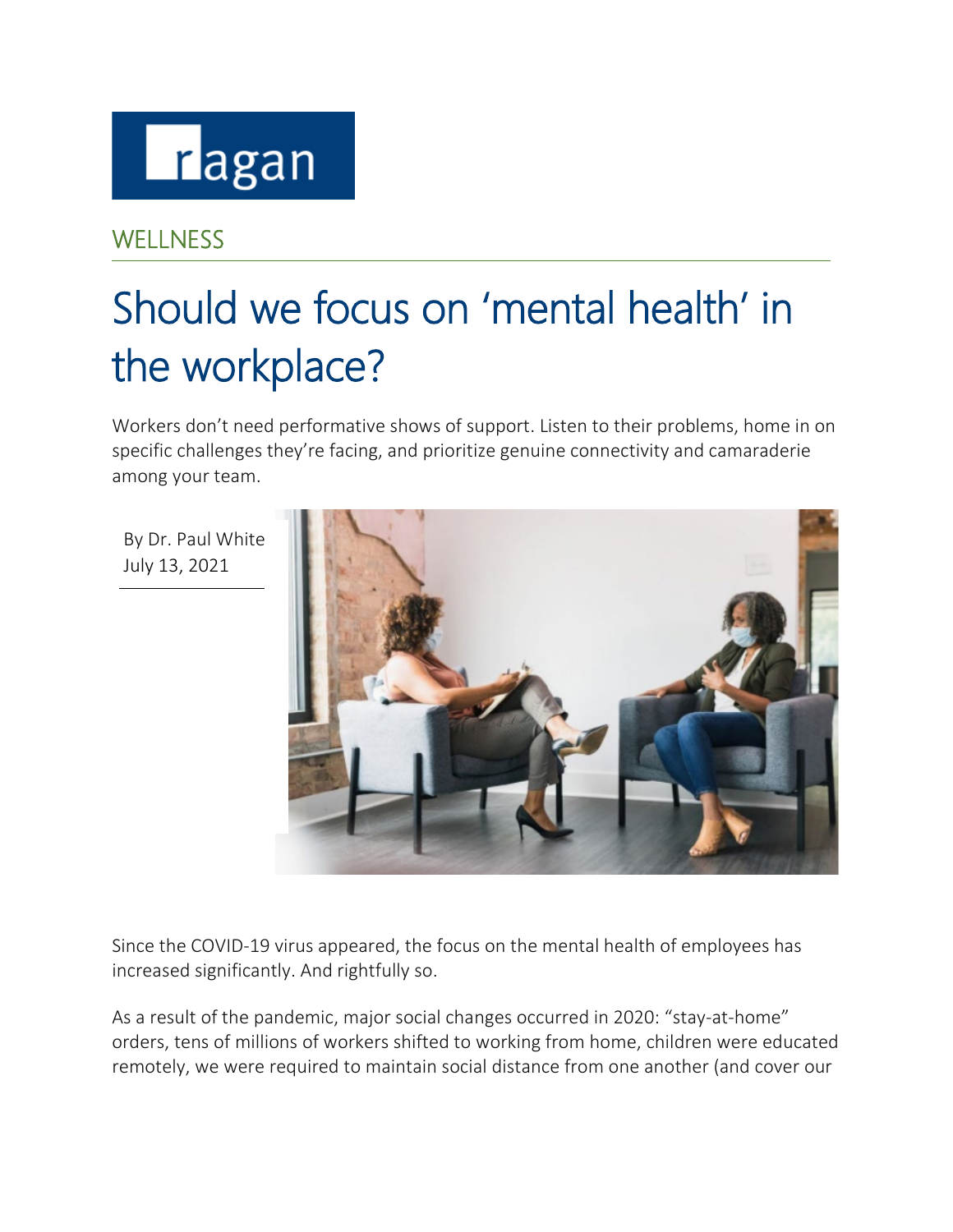faces with masks). Family and community relationships were hindered. The practical consequences? Isolation. Dramatic changes in daily life routines. Uncertainty.

These tectonic shifts in our lives shook our daily lives to the foundations and created an enormous amount of stress for us – individually, as families, for employees and economically.

When demands in our lives increase, they test our capabilities to cope with and manage these pressures. And the longer the demands continue, the more they tax our resources to deal with them.

Long-term stress begins to wear us down and we start to demonstrate symptoms from the "wear-and-tear" over time. These symptoms can be:

- Physical: headaches, upset stomachs, difficulties sleeping, lower back pain, sciatica, high blood pressure, exhaustion and more serious medical problems
- Relational: irritability, low frustration tolerance, increased conflict, lack of or poor communication and disconnectedness.
- Emotional and psychological: discouragement, apathy, hopelessness, worrying, depression, anxiety, short temper, feeling overwhelmed, exhaustion, inability to cope with daily life responsibilities, alcohol and drug abuse, suicidal ideation.

Increases in these symptoms in individuals and family members have been [documented](https://www.pewresearch.org/fact-tank/2021/03/16/many-americans-continue-to-experience-mental-health-difficulties-as-pandemic-enters-second-year/)  [over the past 15 months.](https://www.pewresearch.org/fact-tank/2021/03/16/many-americans-continue-to-experience-mental-health-difficulties-as-pandemic-enters-second-year/)

### Should we draw attention to the increase in mental illness?

Yes, but not in the way we are currently discussing the issue.

Currently, the corporate world, business executives and political leaders have been told they need to, "Pay attention to the mental health of their employees." And they do so by giving lip service to the issue — having "Mental Health Awareness Week," creating an Employee Assistance Program, giving to United Way, or giving their employees access to webinars on "practices to strengthen your mental health."

Talking about "the mental health of employees" feels like a broad stroke whitewash – that allows leaders to sound like they care and want us all to "do something" without really talking practically about the issues. Being concerned about "the mental health of employees" is similar to other global, vague platitudes such as: "Life is good," "World peace now," or "Be grateful."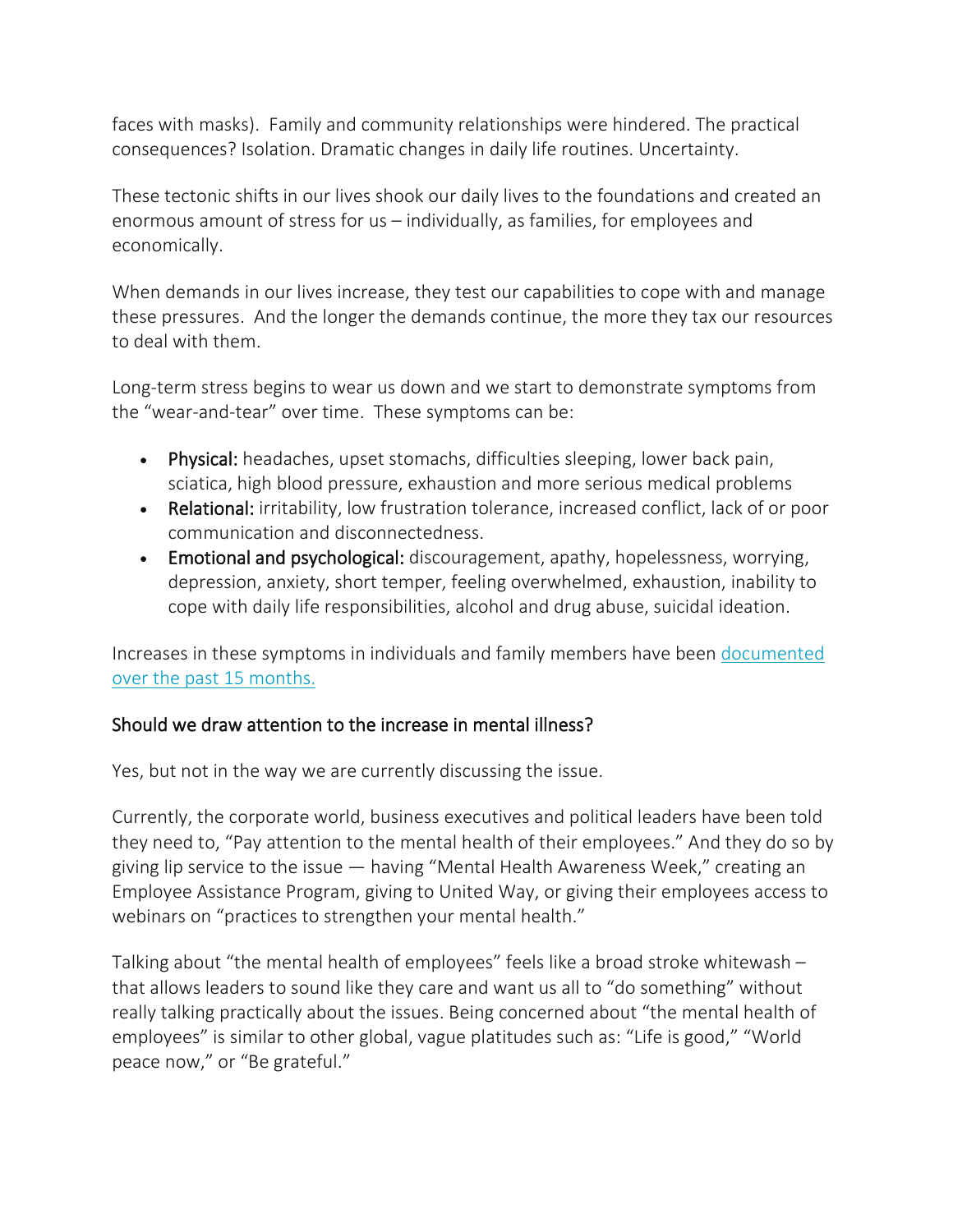We all agree with each of these, but what practically do they mean? They feel more like making a statement for its own sake, which sounds good but has no commitment to action.

What is needed is to take practical action steps with employees who are struggling with specific mental health challenges. It may be one of your team members who has struggled with depression for years but continues to show up and do the best they can every week, or a manager who is having major medical problems aggravated by the anxiety they carry while trying to meet the demands of upper management and the needs of those they oversee.

Or it could be your receptionist who is a single mom trying to work from home while caring for her preschooler because she can't find childcare.

In all of these examples, the common need is *personal connection.* [In the research we](https://www.appreciationatwork.com/wp-content/uploads/2020/05/Training-Mag-New-WFH-Employees-Private-use.pdf)  [conducted in 2020 with newly working from home employees,](https://www.appreciationatwork.com/wp-content/uploads/2020/05/Training-Mag-New-WFH-Employees-Private-use.pdf) we discovered that one of the key components for employees who were coping better with the stress from the pandemic was staying connected with their colleagues at work. And a recent survey found that employees in the U.S. have significantly [less friendships and social](https://www.americansurveycenter.org/research/the-state-of-american-friendship-change-challenges-and-loss/)  [support](https://www.americansurveycenter.org/research/the-state-of-american-friendship-change-challenges-and-loss/) than they did prior to the COVID-19 outbreak.

#### Words matter

How we talk about problems and challenges influence how we think about them. Ultimately, the words we use to describe a problem affect what actions (if any) might be taken to solve them. "I'm struggling to cope with the stress in my life" is different from "I'm drinking more and more just to cope with daily life, and I feel like I'm losing control."

People don't talk about their emotional issues by using the term "mental health," or "I'm feeling especially mentally healthy today." They don't describe their emotional struggles by proclaiming to a friend, "I've realized that I have a mental illness."

We talk with one another about feeling depressed, discouraged, anxious, having panic attacks, struggling with managing the stress in our lives, drinking too much, not being able to get through the day without smoking some pot, about how angry we are with parents, or our inability to sleep. We describe the *specifics* in our lives.

The vague terms the media and leaders currently use result in "saying something without really saying anything meaningful." As a result, no meaningful action steps are discussed or implemented.